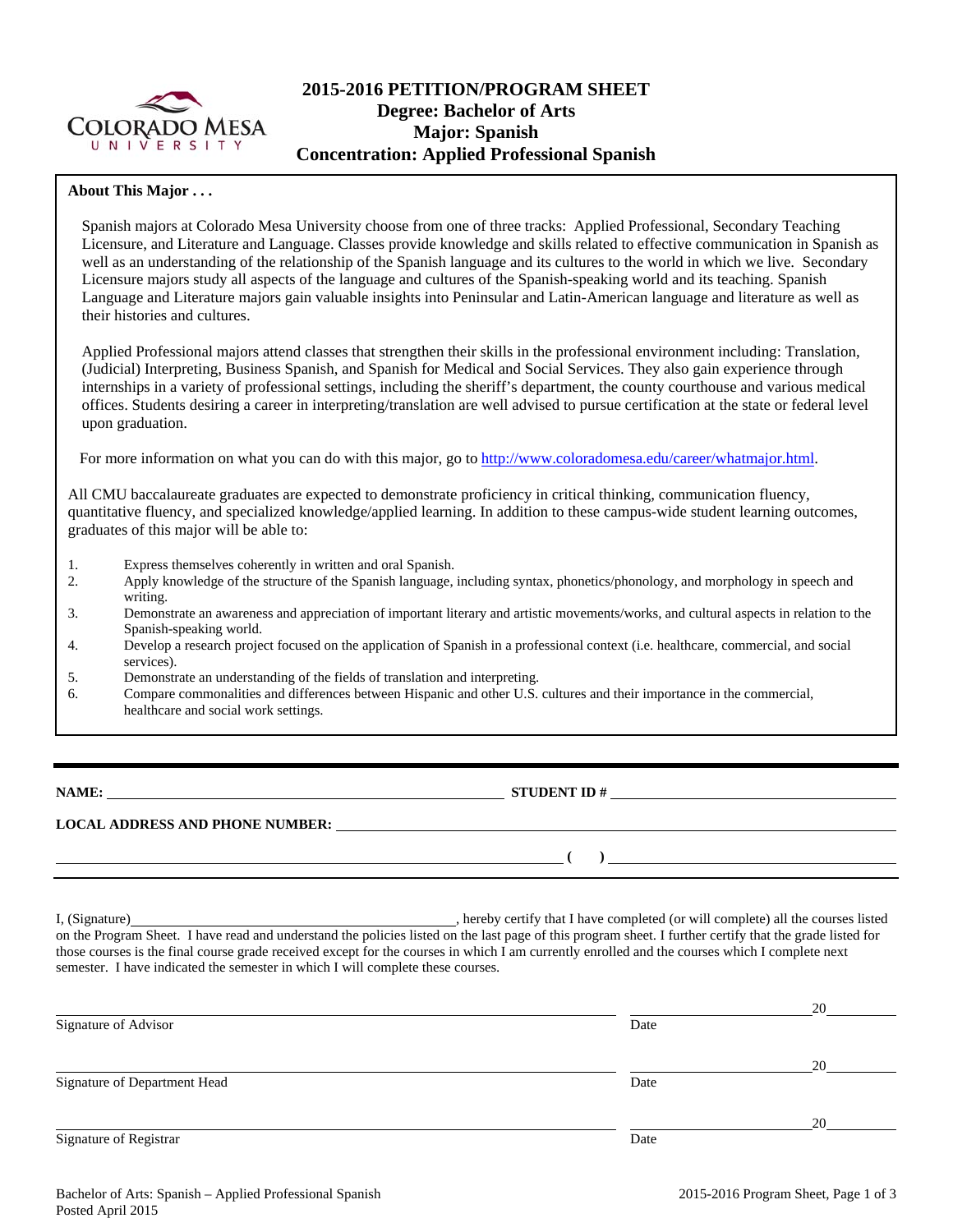#### **DEGREE REQUIREMENTS:**

- 120 semester hours total (Students must complete a minimum of 30 of the last 60 hours of credit at CMU, with at least 15 semester hours in major discipline courses numbered 300 or higher).
- 40 upper division credits (A minimum of 15 taken at the 300-400 course levels within the major at CMU).
- 2.00 cumulative GPA or higher in all CMU coursework
- 3.00 cumulative GPA or higher in coursework toward the major content area
- Pre-collegiate courses (usually numbered below 100) cannot be used for graduation.
- When filling out the program sheet a course can be used only once.
- A student must follow the CMU graduation requirements either from 1) the program sheet for the major in effect at the time the student officially declares a major; or 2) a program sheet for the major approved for a year subsequent to the year during which the student officially declares the major and is approved for the student by the department head. Because a program may have requirements specific to the degree, the student should check with the faculty advisor for additional criteria. It is the student's responsibility to be aware of, and follow, all requirements for the degree being pursued. Any exceptions or substitutions must be approved by the student's faculty advisor and Department Head.
- Essential Learning Capstone should be completed between 45 and 75 hours.
- See the "Undergraduate Graduation Requirements" in the catalog for additional graduation information.

**ESSENTIAL LEARNING REQUIREMENTS** (31 semester hours): See the current catalog for a list of courses that fulfill the requirements below. If a course is an Essential Learning option and a requirement for your major, you must use it to fulfill the major requirement and make a different selection for the Essential Learning requirement.

| Course No Title                                                                                                                                                                                                                                                              |                | Sem.hrs Grade Term/Trns   | <b>FLAS 341</b>                                                                                                                                                                                                                                                                                 |
|------------------------------------------------------------------------------------------------------------------------------------------------------------------------------------------------------------------------------------------------------------------------------|----------------|---------------------------|-------------------------------------------------------------------------------------------------------------------------------------------------------------------------------------------------------------------------------------------------------------------------------------------------|
| <b>English</b> (6 semester hours, must receive a grade of "C" or better and<br>must be completed by the time the student has 60 semester hours.)                                                                                                                             |                |                           | <b>FLAS 498</b>                                                                                                                                                                                                                                                                                 |
| <b>ENGL 111 English Composition</b>                                                                                                                                                                                                                                          | 3              | <u> Albanya (Albanya)</u> | Concentratio                                                                                                                                                                                                                                                                                    |
| ENGL 112 English Composition                                                                                                                                                                                                                                                 | 3 <sup>1</sup> |                           | <b>FLAS 431</b>                                                                                                                                                                                                                                                                                 |
| <b>Math:</b> MATH 110 or higher (3 semester hours, must receive a grade                                                                                                                                                                                                      |                |                           | <b>FLAS 433</b>                                                                                                                                                                                                                                                                                 |
| of "C" or better, must be completed by the time the student has 60                                                                                                                                                                                                           |                |                           | <b>FLAS 434</b>                                                                                                                                                                                                                                                                                 |
| semester hours.)                                                                                                                                                                                                                                                             |                |                           | <b>FLAS 435</b>                                                                                                                                                                                                                                                                                 |
| <b>Humanities</b> (3 semester hours)<br><u> 1989 - Johann Harry Harry Harry Harry Harry Harry Harry Harry Harry Harry Harry Harry Harry Harry Harry Harry Harry Harry Harry Harry Harry Harry Harry Harry Harry Harry Harry Harry Harry Harry Harry Harry Harry Harry Ha</u> |                |                           | <b>Electives</b> (Al<br>not listed abo<br>(38 semester h                                                                                                                                                                                                                                        |
| Social and Behavioral Sciences (6 semester hours)                                                                                                                                                                                                                            |                |                           | <u> Albanya a Manazarta</u><br><u> Albanya a Manazarta</u><br><u> The Common School and The Common School and</u>                                                                                                                                                                               |
| <u> 1999 - John Stein, Amerikaansk politiker (</u><br><b>Natural Sciences</b> (7 semester hours, one course must include a lab)                                                                                                                                              |                |                           | <u> 1980 - Jan James James III, president politik (</u><br><u> The Common State State State State State State State State State State State State State State State State State State State State State State State State State State State State State State State State State State State</u> |
| <u> 1980 - Antonio Alemania, prima prestava prestava prestava prestava prestava prestava prestava prestava prestav</u><br><u> 2000 - 2000 - 2000 - 2000 - 2000 - 2000 - 2000 - 2000 - 2000 - 2000 - 2000 - 2000 - 2000 - 2000 - 2000 - 200</u>                               |                |                           | <u> 1989 - Andrea State</u><br><u> The Common School School School School School School School School School School School School School School School School School School School School School School School School School</u>                                                                |
| <b>History</b> (3 semester hours)<br><b>HIST</b><br><u> 1980 - Jan Stein Stein Stein Stein Stein Stein Stein Stein Stein Stein Stein Stein Stein Stein Stein Stein S</u>                                                                                                     |                |                           | <u>and the community of the community of the community of the community of the community of the community of the community of the community of the community of the community of the community of the community of the community</u><br><u> De Barbara (Barbara)</u>                            |
| <b>Fine Arts</b> (3 semester hours)                                                                                                                                                                                                                                          |                |                           |                                                                                                                                                                                                                                                                                                 |
|                                                                                                                                                                                                                                                                              |                |                           |                                                                                                                                                                                                                                                                                                 |

Course No Title Sem.hrs Grade Term/Trns

|          | <b>WELLNESS REQUIREMENT</b> (2 semester hours) |  |  |
|----------|------------------------------------------------|--|--|
| KINE 100 | Health and Wellness                            |  |  |

| ы<br> |  |  |
|-------|--|--|
|       |  |  |

### **ESSENTIAL LEARNING CAPSTONE** (4 semester hours)

| ESSL 290        | <b>Maverick Milestone</b>         |  |
|-----------------|-----------------------------------|--|
| <b>ESSL 200</b> | Essential Speech (co-requisite) 1 |  |

**FOUNDATION COURSES** (6 semester hours) Two **consecutive** classes in the **same** foreign language. Must receive a grade of "C" or better. FLAS 114 & 115 will **NOT** fulfill this requirement.  $FLA$ <sub>\_\_\_</sub> \_\_

 $FLA$ 

#### **SPANISH – APPLIED PROFESSIONAL SPANISH CONCENTRATION REQUIREMENTS**

(39 semester hours) Must pass all courses with a grade of "C" or higher.

| <b>Spanish Core</b> (27 semester hours) |   |    |  |
|-----------------------------------------|---|----|--|
| <b>Advanced Spanish Grammar</b>         | 3 |    |  |
| <b>Advanced Spanish</b>                 |   |    |  |
| Composition                             | 3 |    |  |
| History & Culture of Spain              | 3 |    |  |
| History & Culture of Latin              |   |    |  |
| America                                 | 3 |    |  |
| <b>Advanced Spanish</b>                 |   |    |  |
| Conversation                            | 3 |    |  |
| Intro to the Literature of Spain        |   |    |  |
| Introduction to the Literature          |   |    |  |
| of Latin America                        | 3 |    |  |
| Spanish and the Nature of               |   |    |  |
| Language                                | 3 |    |  |
| Spanish Practicum                       |   |    |  |
|                                         |   | -3 |  |

#### **n in Applied Professional Spanish** (12 semester hours)

| <b>FLAS</b> 431 | Spanish for Medical & Social |  |  |
|-----------------|------------------------------|--|--|
|                 | Services                     |  |  |
| <b>FLAS</b> 433 | <b>Business Spanish</b>      |  |  |
| <b>FLAS</b> 434 | Translation                  |  |  |
| <b>FLAS 435</b> | Interpreting                 |  |  |

Il college level courses appearing on your final transcript, **rowe** that will bring your total semester hours to 120 hours.) hours; 1 hour of upper division may be needed.)

|  |                          | __            |  |
|--|--------------------------|---------------|--|
|  | - -                      |               |  |
|  |                          | ____          |  |
|  |                          |               |  |
|  | ___                      |               |  |
|  |                          |               |  |
|  |                          |               |  |
|  |                          | - -           |  |
|  | ___                      |               |  |
|  | ____                     |               |  |
|  | —                        | $\sim$ $\sim$ |  |
|  | $\overline{\phantom{a}}$ |               |  |
|  |                          |               |  |
|  |                          |               |  |